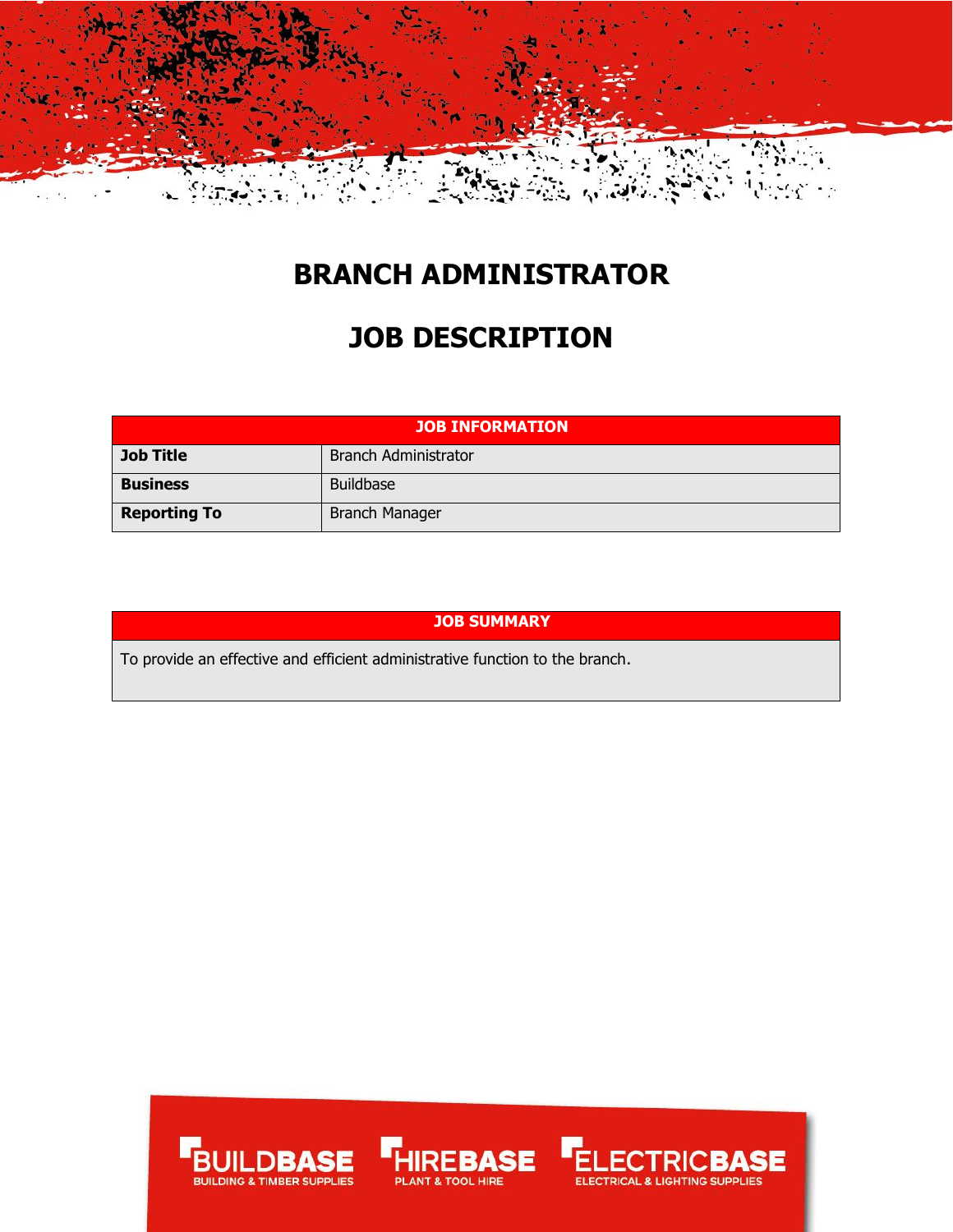| <b>TASKS &amp; ACTIVITIES</b> |                                                                                                      |  |
|-------------------------------|------------------------------------------------------------------------------------------------------|--|
| н.                            | You need to be competent in using Microsoft packages to track all relevant documents for the         |  |
|                               | branch, including spreadsheets.                                                                      |  |
| г                             | Use Excel and other relevant programs to create financial and statistical tools and reports.         |  |
| г                             | Manage, organise, and update relevant data using database applications.                              |  |
| п                             | Work collaboratively with the branch manager and sales team to communicate and provide               |  |
|                               | information, data and statistics when required.                                                      |  |
| п                             | You may be one of the first team members customers speak to over the phone, so you will need         |  |
|                               | to be able to take calls, quotes and share this information with the relevant sales team. Alongside  |  |
|                               | this, in some smaller branches, you may need to support the trade counter and help serve our         |  |
|                               | customers.                                                                                           |  |
| п                             | Interpret instructions and issues arising, and then implement actions according to relevant policies |  |
|                               | and procedures.                                                                                      |  |
| ш                             | Arrange and participate in meetings and conferences as appropriate.                                  |  |
| u.                            | Adhere to procedures relating to the proper use and care of equipment and materials for which        |  |
|                               | the role has responsibility.                                                                         |  |
| F                             | Order and maintain relevant office supplies for effectiveness of personal duties.                    |  |
| г                             | File data and perform other routine administrative tasks as required.                                |  |
| г                             | Adhere to stated policies and procedures relating to health and safety, and quality management.      |  |
| F                             | Don't be afraid to get stuck in! You need to flexible to perform any other duties as necessary or    |  |
|                               | that may be required by the company.                                                                 |  |

| <b>SKILLS &amp; EXPERIENCE</b>                 |                                                  |  |  |
|------------------------------------------------|--------------------------------------------------|--|--|
| <b>Essential:</b>                              | <b>Desirable:</b>                                |  |  |
| Organised and pay meticulous attention to<br>ш | Previous experience of Merchanting industry<br>г |  |  |
| detail                                         |                                                  |  |  |
| Positive and can-do attitude<br>н              |                                                  |  |  |
| Customer service skills<br>ш                   |                                                  |  |  |
| Excellent communication skills<br>ш            |                                                  |  |  |
| Computer literate                              |                                                  |  |  |

# OUR VALUES

**Communication** 

 $\overline{\phantom{a}}$ 

⊷

≂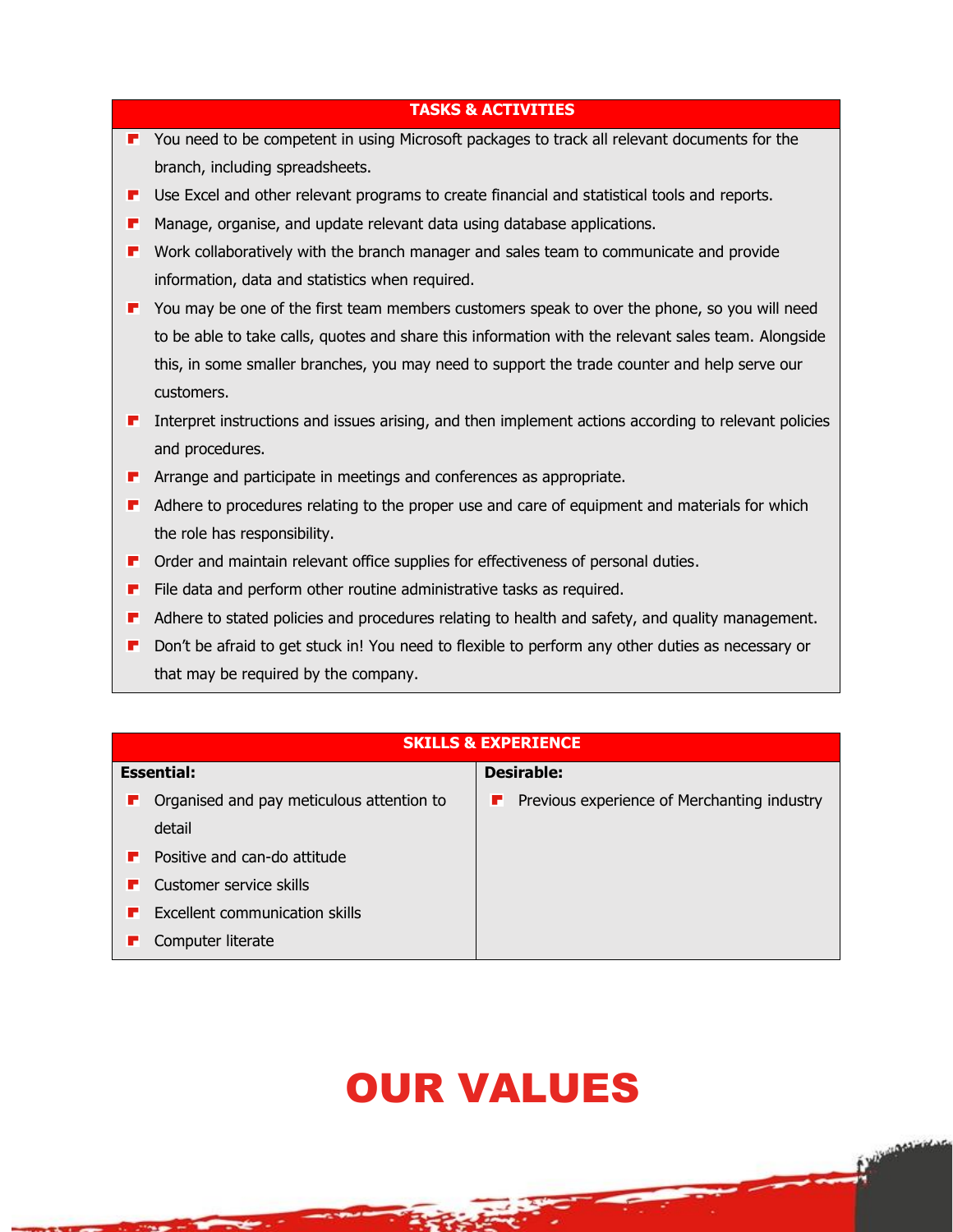



together



We get<br>it done



#### WE HAVE THE KNOW-HOW

Our customers rely on us to understand their trade, so we work hard to make sure we know our stuff.

We train our teams to be the best they can be, to build on their skills and to share their knowledge.



#### WE GET STUCK IN

This is a "roll your sleeves up" business.

We are all willing to muck in and get our hands dirty to make Buildbase brilliant.

Everyone in Buildbase has a can-do attitude and we take pride in everything we do.



Purismanagement

#### WE STAND TOGETHER

Buildbase is one family

We work together across teams, look out for each other and our number one priority is to make sure everyone goes home safe.

No matter what their background, we respect each other and value everyone's contribution.

Our people are proud of the part they play in their local communities and we all do our bit to protect the environment and support charities large and small.